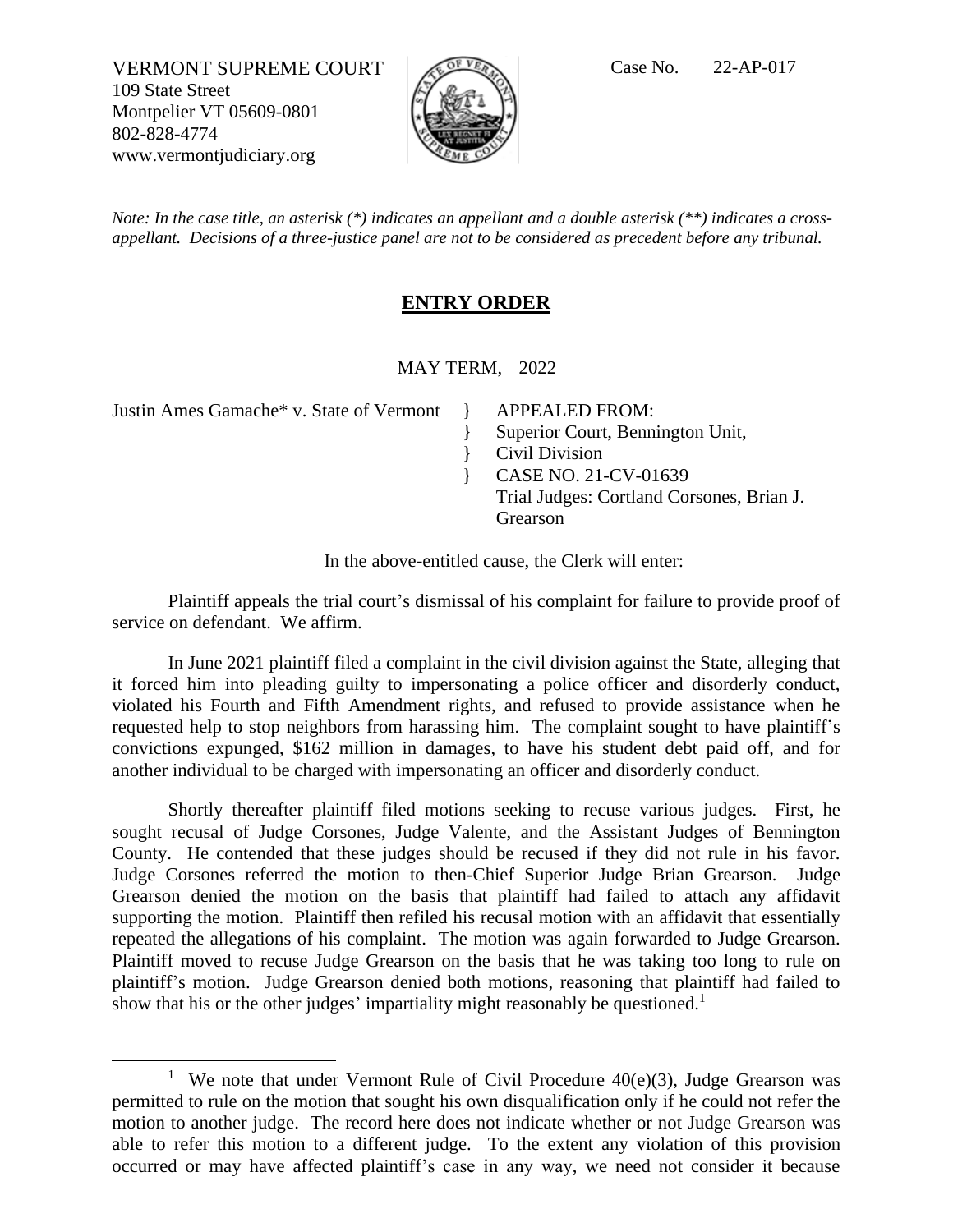Subsequently, plaintiff moved again to recuse Judge Valente, arguing that Judge Valente "knew the outcome" of one of plaintiff's prior lawsuits, which was referenced in the complaint. Judge Valente recused himself. He acknowledged that his name appeared in plaintiff's pleadings and determined that, "given the specific facts and circumstances here," recusal was warranted.

Plaintiff failed to file proof of service on defendant. In December 2021 the trial court sent plaintiff a letter advising him that the case would be dismissed if he did not file proof of service within fourteen days. In response, plaintiff filed documents indicating that he had accepted service on behalf of certain state employees and entities. Judge Corsones ruled that this was not proper proof of service and dismissed the complaint in January 2022.<sup>2</sup>

Plaintiff's arguments on appeal are difficult to comprehend, but his brief focuses almost entirely on recusal. He contends that the decisions of Judges Corsones and Grearson not to recuse themselves violated his due process rights and the Vermont Judicial Code of Conduct.<sup>3</sup>

We review the denial of a recusal motion for abuse of discretion. Velardo v. Ovitt, 2007 VT 69, ¶ 13, 182 Vt. 180. "A fair trial before an impartial decisionmaker is a basic requirement of due process . . . ." Sec'y, Agency of Nat. Res. v. Upper Valley Reg'l Landfill Corp., 167 Vt. 228, 234 (1997). Under the Code of Judicial Conduct, a judge "shall disqualify himself or herself in a proceeding in which the judge's impartiality might reasonably be questioned." A.O. 10, Canon 3E(1). "Judges are accorded a presumption of honesty and integrity, with the burden on the moving party to show otherwise in the circumstances of the case." Ainsworth v. Chandler, 2014 VT 107, ¶ 15, 197 Vt. 541 (quotation and alteration omitted).

Here, plaintiff makes generalized statements that Judges Corsones and Grearson were biased against him and should have been recused. He also refers broadly to duties of judges to be impartial and respect the law. But he points to no evidence to lend factual support to any of his conclusory allegations of bias. See id. (holding that party seeking recusal bears burden to demonstrate dishonesty or lack of integrity). The primary arguments plaintiff presented below that Judge Corsones and others should be disqualified if they ruled against him and that Judge Grearson should be recused for taking too long to rule on his motion—were utterly without merit. See Luce v. Cushing, 2004 VT 117, ¶ 23, 177 Vt. 600 (mem.) (holding that "adverse rulings, no matter how erroneous or numerous" are not sufficient to establish prejudice (quotations omitted)). Plaintiff offers no legitimate basis to disturb any of the trial court's rulings on recusal.

Plaintiff does not address the reason the trial court dismissed his complaint—that he failed to file proof of service of the summons and complaint on defendant. Nevertheless, we see no error in this ruling. When a civil action is commenced by filing, like in this case, the defendant must be served with the complaint within sixty days. See V.R.C.P. 3 (requiring that

plaintiff has never raised this issue, much less asserted that it prejudiced him. See DeLeonardis v. Page, 2010 VT 52, ¶ 31, 188 Vt. 94 (holding that where litigant fails to seek disqualification of trial judge in trial court, issue is not preserved for appeal); Farris v. Bryant Grinder Corp./Wausau Ins. Co., 2005 VT 5, ¶ 11, 177 Vt. 456 ("[A]ppellant bears the burden of demonstrating that a trial court error resulted in prejudice.").

 $2$  Defendant never appeared in this matter.

<sup>3</sup> Plaintiff does not challenge the denial of his recusal motion as to the Bennington County Assistant Judges.